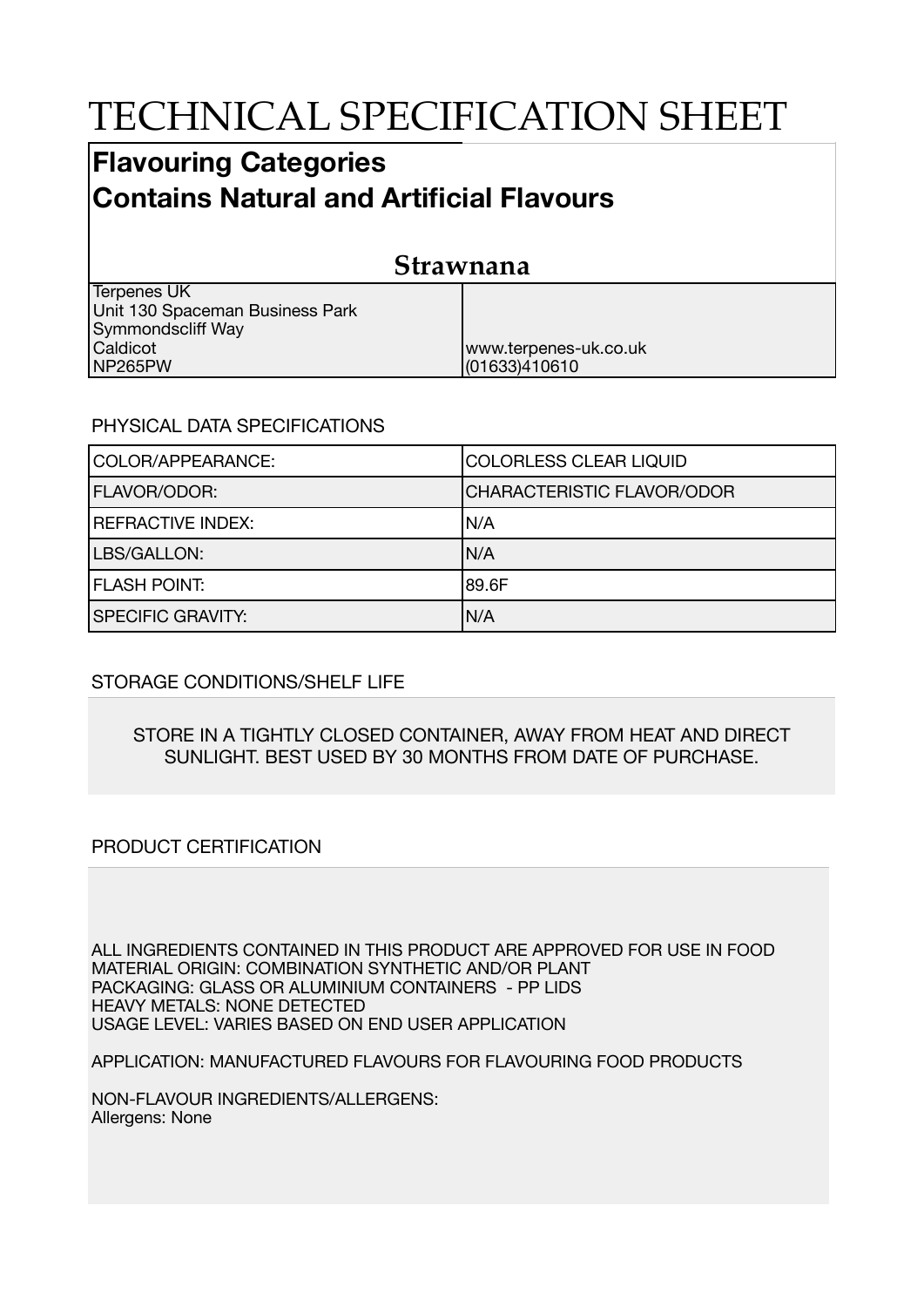| <b>COMPOSITION</b>                   |                |                |
|--------------------------------------|----------------|----------------|
| d-Limonene                           | 5989-27-5      | 20-<50%        |
| beta-caryophyllene                   | 87-44-5        | 10-<20%        |
| myrcene                              | 123-35-3       | $10 - 20\%$    |
| alpha-pinene                         | 80-56-8        | $1 - 10\%$     |
| alpha-terpineol                      | $98 - 55 - 5$  | $1 - 10\%$     |
| benzyl alcohol                       | $100 - 51 - 6$ | $1 - 10\%$     |
| beta-pinene                          | 127-91-3       | $1 - 10\%$     |
| Fenchyl alcohol                      | 1632-73-1      | $1 - 10$       |
| geranyl acetate                      | 105-87-3       | $1 - 10\%$     |
| linalool                             | 78-70-6        | $1 - 10\%$     |
| Eucalyptol                           | 470-82-6       | $0.1 - 1$      |
| Sabinene                             | 3387-41-5      | $0.1 - 1$      |
| terpinolene                          | 586-62-9       | $0.1 - 1$      |
| (E)-beta-ocimene                     | 3779-61-1      | $0.01 - 0.1$   |
| 3-Hexen-1-ol, acetate, $(Z)$ -       | 3681-71-8      | $0.01 - 0.1$   |
| alpha-phellandrene                   | 99-83-2        | $0.01 - 0.1$   |
| Butanoic acid, 2-methyl-             | $116 - 53 - 0$ | $0.01 - 0.1$   |
| delta-3-carene                       | 13466-78-9     | $0.01 - 0.1$   |
| ETHYL 2 METHYL BUTYRATE              | 7452-79-1      | $0.01 - 0.1$   |
| ethyl butyrate                       | 105-54-4       | $0.01 - 0.1$   |
| ethyl maltol                         | 4940-11-8      | $0.01 - 0.1$   |
| Gamma Terpinene                      | 99-85-4        | $ 0.01 - 0.1 $ |
| hexanoic acid                        | 142-62-1       | $0.01 - 0.1$   |
| Isoamyl acetate                      | 123-92-2       | $0.01 - 0.1$   |
| isobutyl acetate                     | $110-19-0$     | $0.01 - 0.1$   |
| P-CYMENE                             | 99-87-6        | $0.01 - 0.1$   |
| Pineapple ketone/Strawberry          | 3658-77-3      | $0.01 - 0.1$   |
| Furanone                             |                |                |
| 3(2H)-Furanone, dihydro-2-methyl-    | 3188-00-9      | < 0.01         |
| $3$ -Hexen-1-ol, $(Z)$ -             | 928-96-1       | < 0.01         |
| benzaldehyde                         | 100-52-7       | < 0.01         |
| Butanoic acid, 3-hexenyl ester, (E)- | 16491-36-4     | < 0.01         |
| camphene                             | 79-92-5        | < 0.01         |
| ethyl acetate                        | 141-78-6       | < 0.01         |
| gamma-decalactone                    | 706-14-9       | < 0.01         |